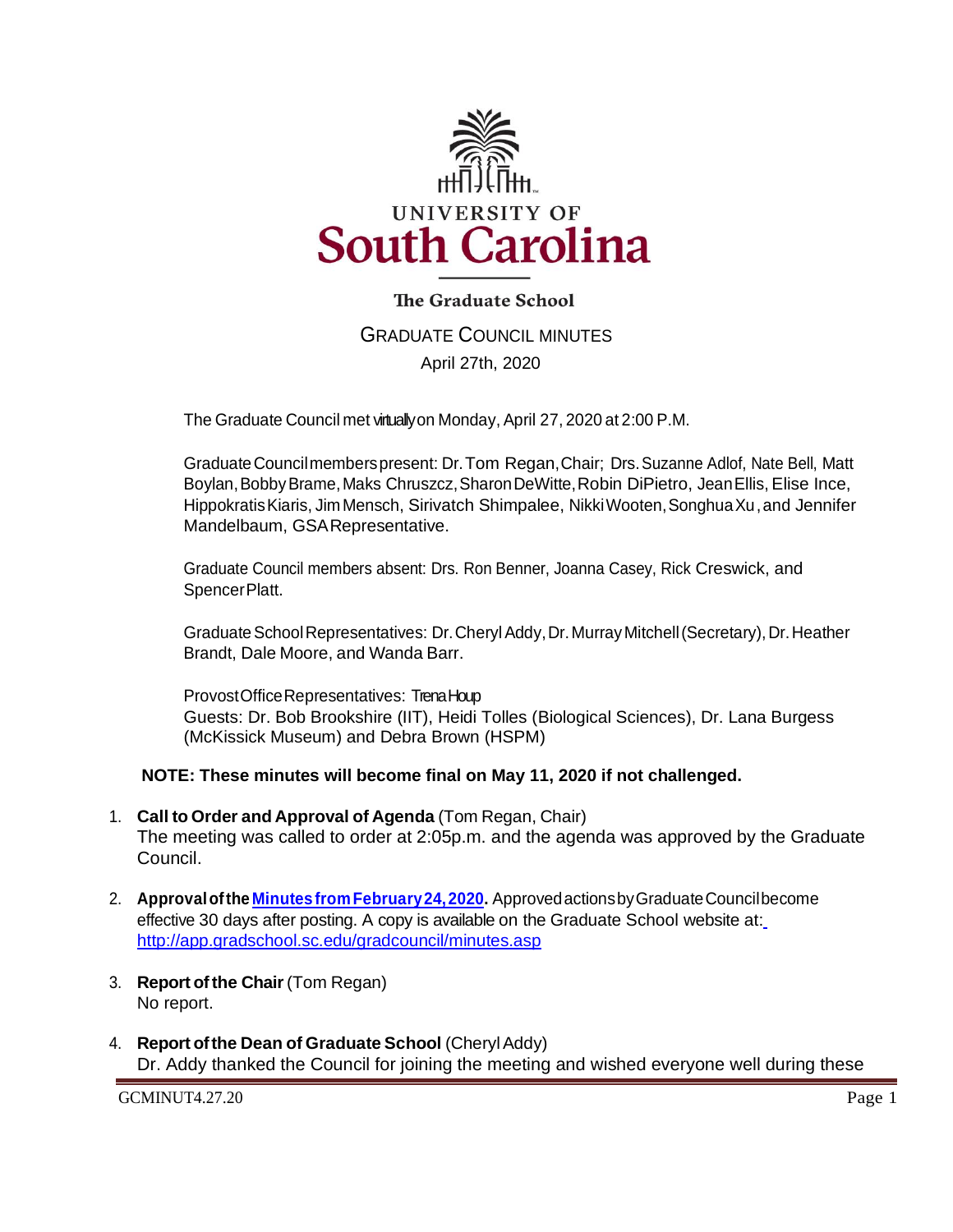strange times. She also thanked the Council for their responsiveness to the discussion and approval of the Pass/Fail grade option. She has been working with the Registrar's office on the process by which students can submit their individual decisions about choosing the Pass/Fail grade option. She has been dealing with a lot of questions about the implications of the Pass/Fail grade option vs what happens in terms of the individual program level progression requirements. We will not be overruling any of those decisions.

Dr. Addy is not sure of the technical aspects of the operational requests. Once faculty post their letter grades, the students will then have the individual option to make their selection. Instructors will not know which grade option the student has chosen until grades post.

After discussion with the Registrar's Office and the Faculty Senate, it was decided that the students will not be able to reverse their grade option on their own once they make it. It can be reversed, but the process will be instructor or program director assisted. After July 1, transcripts will show the students' Pass/Fail grading, but an actual underlying letter grade will be available should faculty need to see later.

The future planning process is in full swing. A huge number of people are involved at various levels. No decision for Fall 2020 has been made. They are now focusing on two different directions. Once the governor opens the campus beyond essential employees, what is going to be our transition process of getting back on campus. Graduate students are being considered pretty much equally with faculty and staff regarding the need to return to campus. They are looking at safety procedures, can we maintain social distancing, and cleaning requirements, etc. Concurrent with that, there have been complicated discussions of what Fall 2020 will look like. The course delivery level option may range from business as usual to 100% on-line course delivery, to any combination in between. Layered with that is the potential for utilizing parts-ofterm for any of these courses. They are working through what the needs are, what can be managed on campus when in terms of the size of the classes, and the number of students on campus in general, layered with non-academic issues of housing for undergraduates and those types of things. It is a hugely complicated process.

They are getting ready to send out probably two different surveys. One will be talking about research and scholarship and what are your needs to get back on campus. The other survey will be looking at course section level, what are your potential ways of handling this for the fall in terms of the different modalities and the different kinds of classes you teach and so forth. A lot will be happening in the next few weeks.

Please share the following with your faculty in your home units. As you are working on your course syllabi for the summer and for the fall, when you are doing a hybrid course or a totally online course, be sure to include the technology requirements so the students will know what is needed as they go into that class. It should be obvious, but it is better to put this in writing up front to be very clear.

Some students have health conditions they are dealing with, some are suffering significant trauma dealing with all that is going on, and there are some that are experiencing significant financial needs. Our Student Health Services is fully functioning, and they are doing a lot of things virtually. There is one limitation for the summer. Since we are totally on-line right now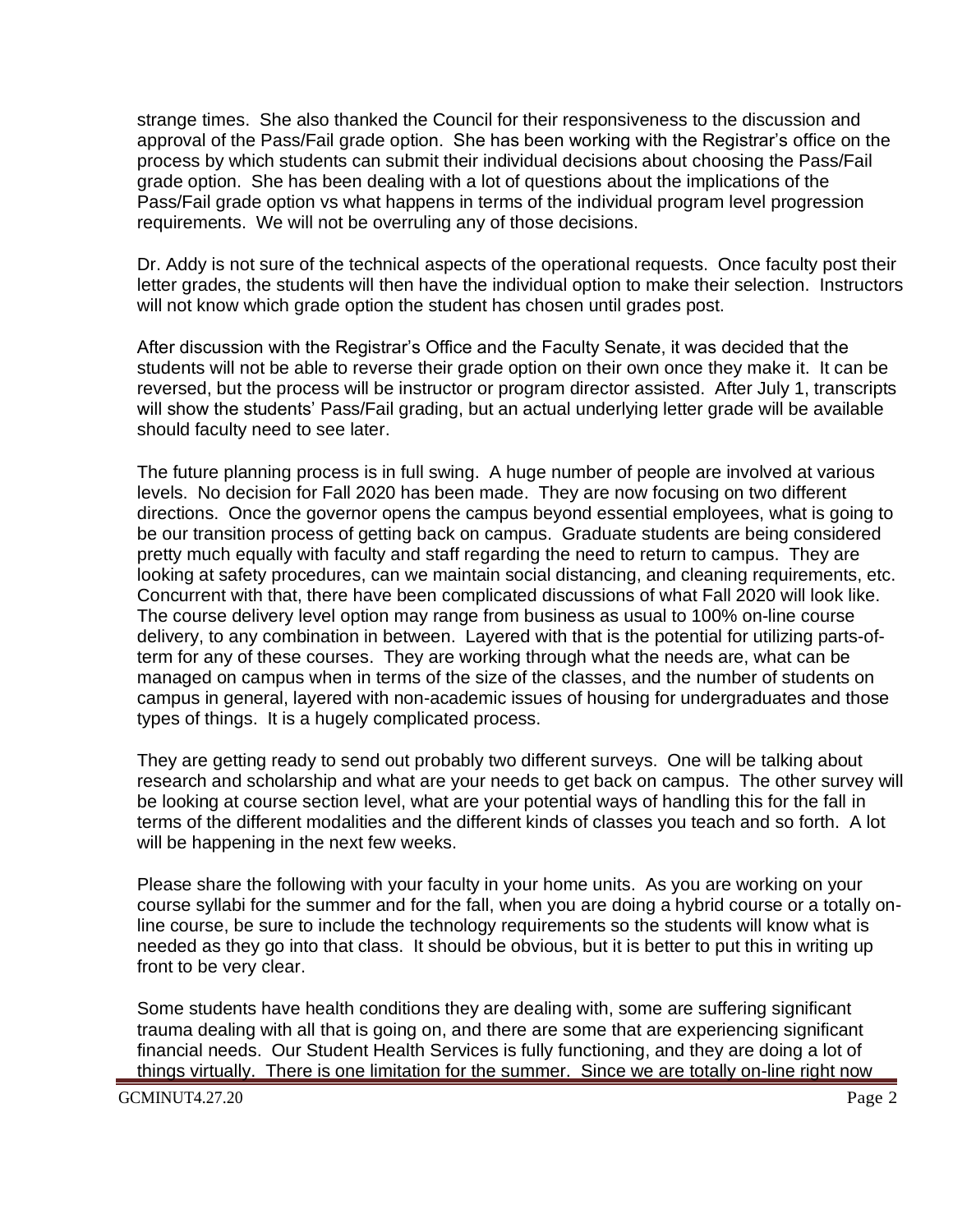and because of the way the regulations are written, our medical providers are only licensed to practice and treat students located in South Carolina via tele-counseling and tele-medicine. They cannot virtually treat students who are located out-of-state. There are several web-based resources available for students who need assistance regarding mental health.

We do have a student relief fund and a faculty and staff relief fund. If you have students who are in financial distress due to the loss of campus employment or the loss of outside employment, the emergency relief fund is available. Please encourage them to apply if needed. She encourages all faculty and staff to consider contributing to either of these relief funds.

The question was asked how much of the federally funded relief funds donated to universities would be earmarked for graduate students. Dr. Addy was uncertain of the breakdown as she has not seen a detailed disbursement plan. Out of an estimated 21 million dollars given, the legislation requires that roughly half of the funds given is for university expenses with 10.7 million for disbursement to students. She hasn't seen the rules to describe disbursement between undergraduates and graduates. Unfortunately, legislation did make a clear ruling late last week that International students would not be eligible for these funds. They were considering it, but the last word she received was that International students would not be eligible.

If you have graduate students who had assistantships that had to have their hours reduced or be terminated for some reason related to the COVID-19, these students might be eligible to apply for unemployment. They may also be eligible for other emergency federal relief funds as well.

## 5. **Report of the Secretary of the Graduate Council** (Murray Mitchell)

Dr. Mitchell had two items to share. First, we have a number of courses in each of the curriculum committee queues that will need approval from the Graduate Council. Course changes can wait until next semester; but, we have about a dozen new course proposals for summer delivery. Hence, we will need to meet at our final scheduled meeting in May (May 11, 2020, at 2:00 pm). Please make a note as a reminder.

Second, we have six faculty members who are rotating off of the Council at the end of the current academic year, with appreciation:

- 1. Bobby Brame (Criminology and Criminal Justice)
- 2. Maksmilian Chruszcz (Chemistry and Biochemistry)
- 3. Rick Creswick (Physics)
- 4. Jean Ellis (Geography)
- 5. Tom Regan (Sport and Entertainment Management)
- 6. Sirivatch Shimpalee (Chemical Engineering)

Jennifer Mandelbaum, the Graduate Student Association (GSA) representative will also be rotating off and the GSA has elected their new representative, Sudipta Saha.

If you have any nominees, please forward contact information to me at your earliest convenience. Elise Ince has offered a nominee from Chemistry and Biochemistry, so, we have five additional openings, if Elise's nominee is willing and available to serve. He also mentioned that all new members must be approved by the Graduate Council. If there are more nominees than openings, we will have a vote to elect members to a 3-year term.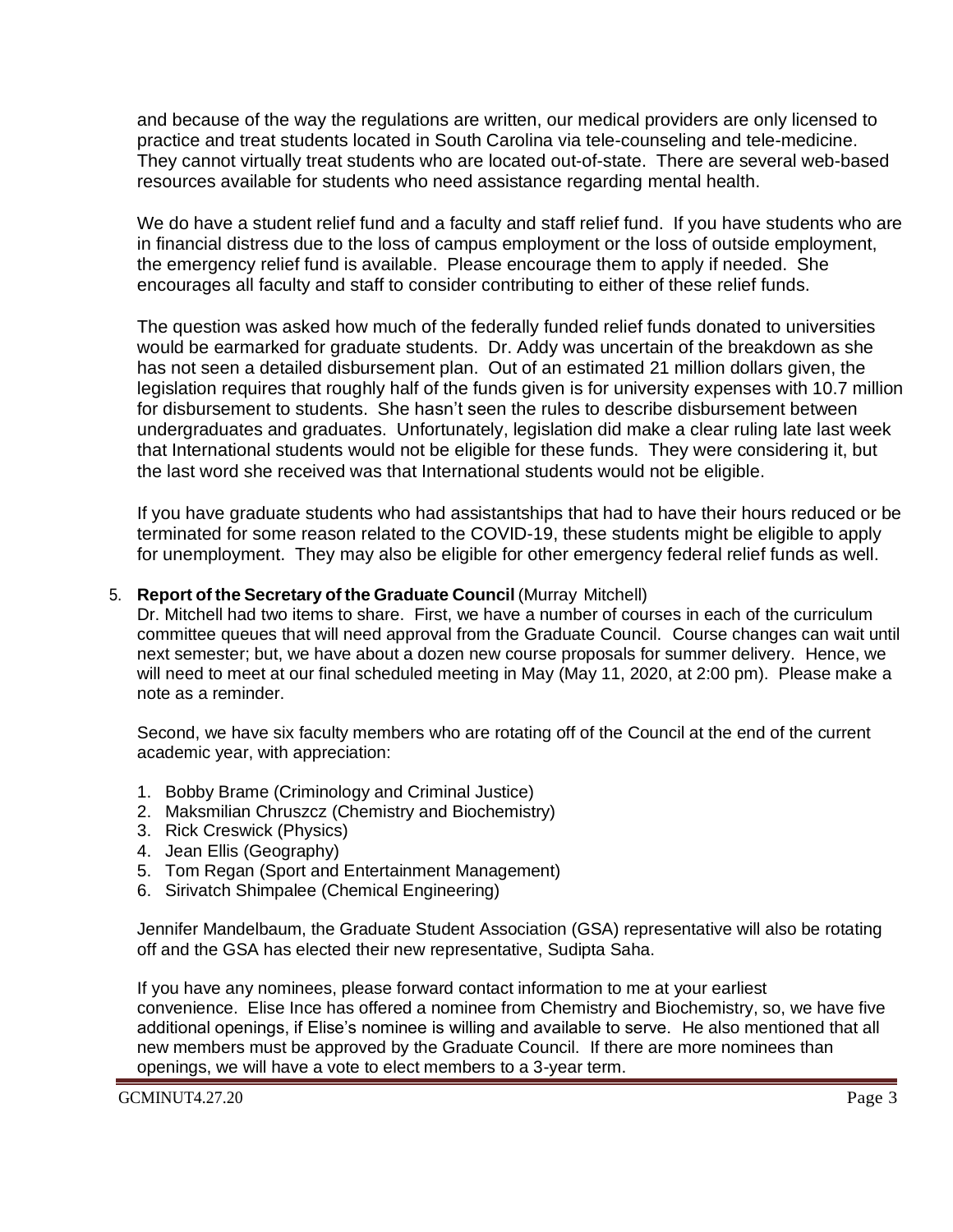## 6. **Report on Professional Development** (Heather Brandt)

Dr. Brandt shared with the Council that the Graduate Civic Scholars Program, continuing now in its fifth year, will have Allison Marsh from History and Breanne Grace from Social Work as the faculty directors. That program begins its Summer Intensive Sessions on Monday, May 11, with 12 doctoral students and 2 masters students. This is the largest cohort for this program to date. We are looking forward to announcing that formally next week.

The Bridge Humanities Corps, as we currently know it in the Graduate School, is coming to an end. However, the College of Arts and Sciences has picked up the program and re-envisioned it. The new program is the Bridge Humanities Post-Doctoral Teaching Fellowship and will include only newly minted PhDs. They will have six newly minted PhDs. This program previously also included ABDs in Humanities. Dr. Cynthia Davis from Arts and Sciences will be overseeing that program. The deadline was last Friday, and they will be meeting in the next few weeks to make selections.

They wrapped up their academic year for the current Presidential Fellows on last Friday. They had 50 fellows for this academic year, and they had a rather large cohort of 18 Fellows complete their time in the program. Some will be graduating officially in either May or August, and some will continue to finish up their dissertations and then graduate in the future.

GradProfdev Professional Development Fridays and programming also ended on last Friday in the Graduate School. They have been promoting a number of virtual resources. As you have graduate students who are looking for opportunities to enhance their professional development, you can refer them to the Graduate Professional Development website to the recorded webinars. They have been pushing out resources from CTE, from university libraries, and from others on campus including professional development through HR and Nathan Strong and his group that have been doing a number of virtual offerings that graduate students can participate in.

During this time with communication, they have been supporting Dean Addy and all the communication coming out of the Graduate School. There will be another communication coming soon, and they will have those posted on their website. If you ever have questions regarding this, you can email Gradcom@mailbox.sc.edu.

7. **Report of the Graduate Student Association Representative** (Jennifer Mandelbaum) Jennifer reported that the current GSA term is coming to an end. As in previous years, they are putting together a year-end report. GSA held elections earlier in April for executive positions and they are as follows:

Maggie Carson – President Maxwell Akonde – Vice President Christopher Eddy – Treasurer Sudipta Saha – GSA Representative for Graduate Council

- 8. **Report of the Academic Policy and Practices Committee** (Jim Mensch) No report.
- **9. Reportofthe500/600LevelCourses,DistributedLearningandSpecialTopicsCourses** (Murray Mitchell)

GCMINUT4.27.20 Page 4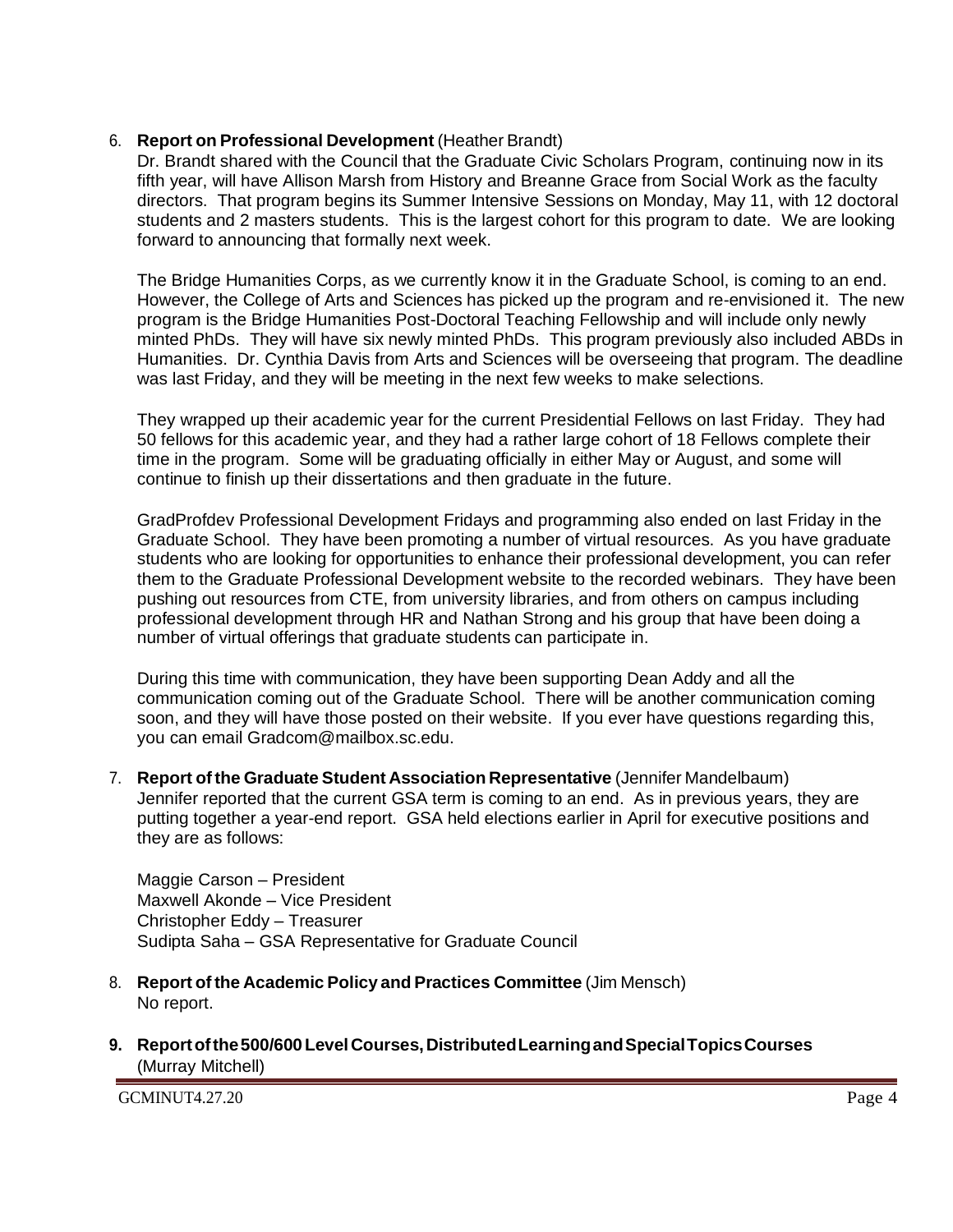This report is presented to Council for informational purposes only; no action is necessary.

## **500/600 Courses for April 2020 Grad Council**

(CCP = Course Change Proposal; NCP=New Course Proposal; STC=Special Topics Course)

**CRJU 551** (3) Adolescent Mentoring (NCP: Summer 2020; Cross list with WGST 551)

**EDUC 610** (3) Case Study in Classroom Management (NCP: Summer 2020)

**JOUR 563P** (3) Public/Civic Journalism (CCP: Fall 2021)

**MATH 528** (3) Mathematical Foundations of Data Science and Machine Learning (NCP: Fall 2021)

**MATH 554** (3) Analysis I (CCP: Fall 2021)

**MATH 572** (3) Mathematical Foundations of Network Science (NCP: Summer 2020)

**SPAN 501** (3) Contemporary Spanish America (CCP: Fall 2021)

**SPAN 543** (3) Spanish-American Literature from the Independence Through Modernism (CCP: Fall 2021)

**SPAN 555** (3) Spanish-American Literature from Modernization Through 1960 (CCP: Fall 2021) **WGST 551** (3) Adolescent Mentoring (NCP: Summer 2020; Cross list with CRJU 551)

## **Distributed Learning Proposals**

**BIOL 620** (3) Immunobiology (CCP: Summer 2020) **EDEX 691** (3) Collaborative Partnerships PK-12 (CCP: Summer 2020) **PSYC 565** (3) Psychology of Physical Activity (CCP: Fall 2021)

## **Special Topics Course Proposals**

These proposals will now go directly to the Registrar for scheduling.

## 10. **Associate Graduate Faculty Nominations** (Murray Mitchell)

None at thistime.

## 11. **Fellowships and Scholarships Committee** (Jean Ellis)

Dr. Ellis reported that they had a total number of 61 applicants over 3 rounds. They made 20 offers and had 9 acceptances, 7 of which identify as female (1 is pending right now). The breakdown is as follows:

| <b>Program Name:</b>                      | <b>Number of Acceptances:</b> |
|-------------------------------------------|-------------------------------|
| Educational Psychology and Research - PhD |                               |
| School Psychology - PhD                   |                               |
| Clinical-Community Psychology - PhD       |                               |
| Foundations of Education - PhD            |                               |
| English – PhD                             |                               |
| Creative Writing - MFA                    |                               |
| Sociology - PhD                           |                               |

GCMINUT4.27.20 Page 5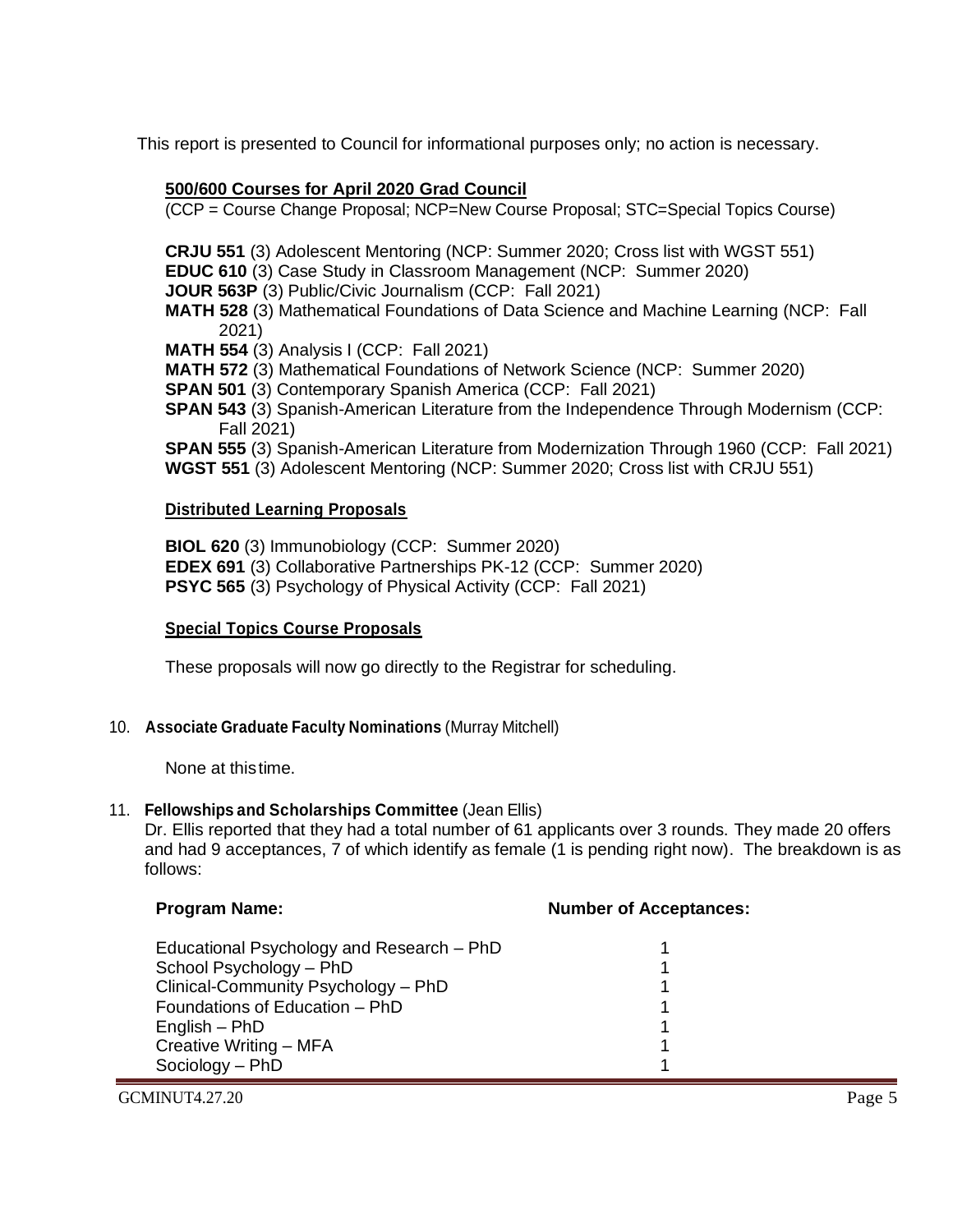Social Work – PhD 1 Marine Science – PhD 1

#### **Trustee Fellowships**

8 total applicants for the Cecil Scott and Rhude Patterson Awards

The 5 that we recommended accepted (2 for Scott and 2 for Rhude Patterson). Note: we could have awarded one more for Scott, but there were not enough applicants.

*Scott award limited to counseling, physiology and guidance Rhude Patterson is limited to female graduate student in humanities or social sciences. Both awards are \$5,000.*

I already reported previously on our committee's action regarding Grace Jordan McFadden Program

Continuing action items for the committee:

1. Currently evaluating current student awards; we are behind compared to the normal calendar because we first wanted to provide extra time to the faculty to conduct the reviews with everything going on with COVID-related stressors; 2) there was no formal awards announcement, so all that matters in our opinion is that the students will get their recognition but then end of the AY.

These awards include outstanding dissertation, thesis, instructor, etc.

2. SREB - this is delayed b/c of COVID.

She wanted to acknowledge the support of Wright Culpepper and her committee members who are also Graduate Council members: Jim Mensh (Exercise Science), Songhua Xu (Integrated Information Technology), and Nate Bell (Nursing) and two other non-grad council members: Kirk Foster (Social Work) and Greg Stuart (Music).

#### 12. **ReportofScience,Math,andRelatedProfessionalProgramsCommittee** (Murray Mitchell for Rick Creswick)

Below is a list of proposals reviewed by the Committee. Each curricular action can be viewed at this Public Agenda reviewsite:

<https://www.sc.edu/programproposal/agenda/?id=85&code=GCO>

At this Public Agenda link, the individual proposals are not live-linked, but agenda items are listed in alphabetical order. To view the full proposals, GC members and Committee Chairs still need to go to the Committee Review site, and filter for "Committees", then for the "Committee" called "Added to Grad Council agenda."

• **ELCT 780**, Semiconductor Physics, Delete an Existing Course, Electrical Engineering, Fall 2020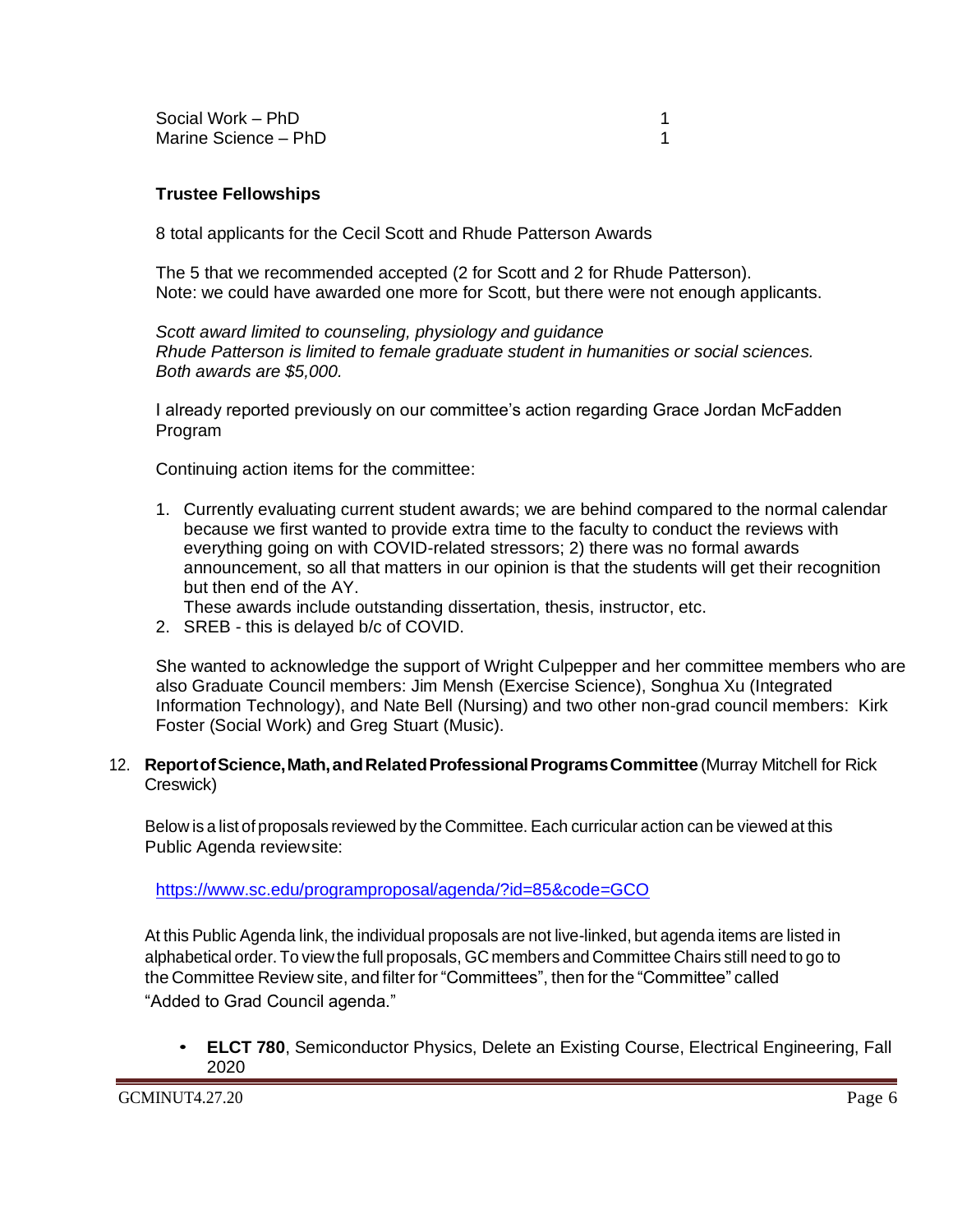- **ENHS <sup>764</sup>**(3) Principles, Methods, and Issues in Air, Public Health, NCP: Summer 2020
- **EPID 768** (3) Psychiatric Epidemiology, Public Health, CCP: Fall 2021
- **ITEC 760** (3) Cyberinfrastructure and Information Assurance, Integrated Information Technology, NCP: Summer 2020
- **ITEC 761** (3) Management of Cyberinfrastructure, Integrated Information Technology, NCP: Summer 2020
- **PUBH Major / Degree Program**, Public Health, General, Public Health, Terminate Program: Fall 2021
- **PUBH Major / Degree Program**, General Public Health, Pharmacy, M.P.H. / PharmD, Public Health, Terminate Program: Fall 2021
- **PUBH Academic Certificate,** Public Health, Certificate, Public Health, Terminate Program: Fall 2021
- **PUBH Major / Degree Program**, Public Health (General)/ Medicine-MPH-MD, Public Health, Terminate Program: Fall 2021

# *These proposals were unanimously approved by Graduate Council.*

**13. R**epor**toftheHumanities,SocialSciences,Education,andRelatedProfessionalPrograms Committee** (Robin DiPietro)

Below is a list of proposals reviewed by the Committee. Each curricular action can be viewed at this Public Agenda reviewsite:

<https://www.sc.edu/programproposal/agenda/?id=85&code=GCO>

At this Public Agenda link, the individual proposals are not live-linked, but agenda items are listed in alphabetical order. To view the full proposals, GC members and Committee Chairs still need to go to the Committee Review site, and filter for "Committees", then for the "Committee" called "Added to Grad Council agenda."

- **ANTH Major / Degree Program**, Anthropology, Ph.D., Arts and Sciences, Change to Existing Program, Fall 2021
- **ANTH Major / Degree Program**, Anthropology, M.A., Arts and Sciences, Change to Existing Program, Fall 2021
- **EDEX 715** (3) Applied Behavior Analysis in Special Education, Education, CCP: Summer 2020
- **EDEX 891** (3) Advanced Educational Procedures for Exceptional Children, Education, CCP: Summer 2020
- **EDRD 750** (3) Literacy Curriculum Development, Education, NCP: Summer 2020
- **EDRD 776** (3) Coaching Within Classrooms: Improving Teaching and Literacy Instruction, Education, CCP: Fall 2021
- **FINA 770** (3) Fixed-Income Securities, Business, CCP: Fall 2021
- **IBUS 704** (3) Comparative Corporate Governance, Business, CCP: Summer 2020
- **IBUS 706** (3) Nations, States, Regional Networks and Global Markets, Business, CCP: Summer 2020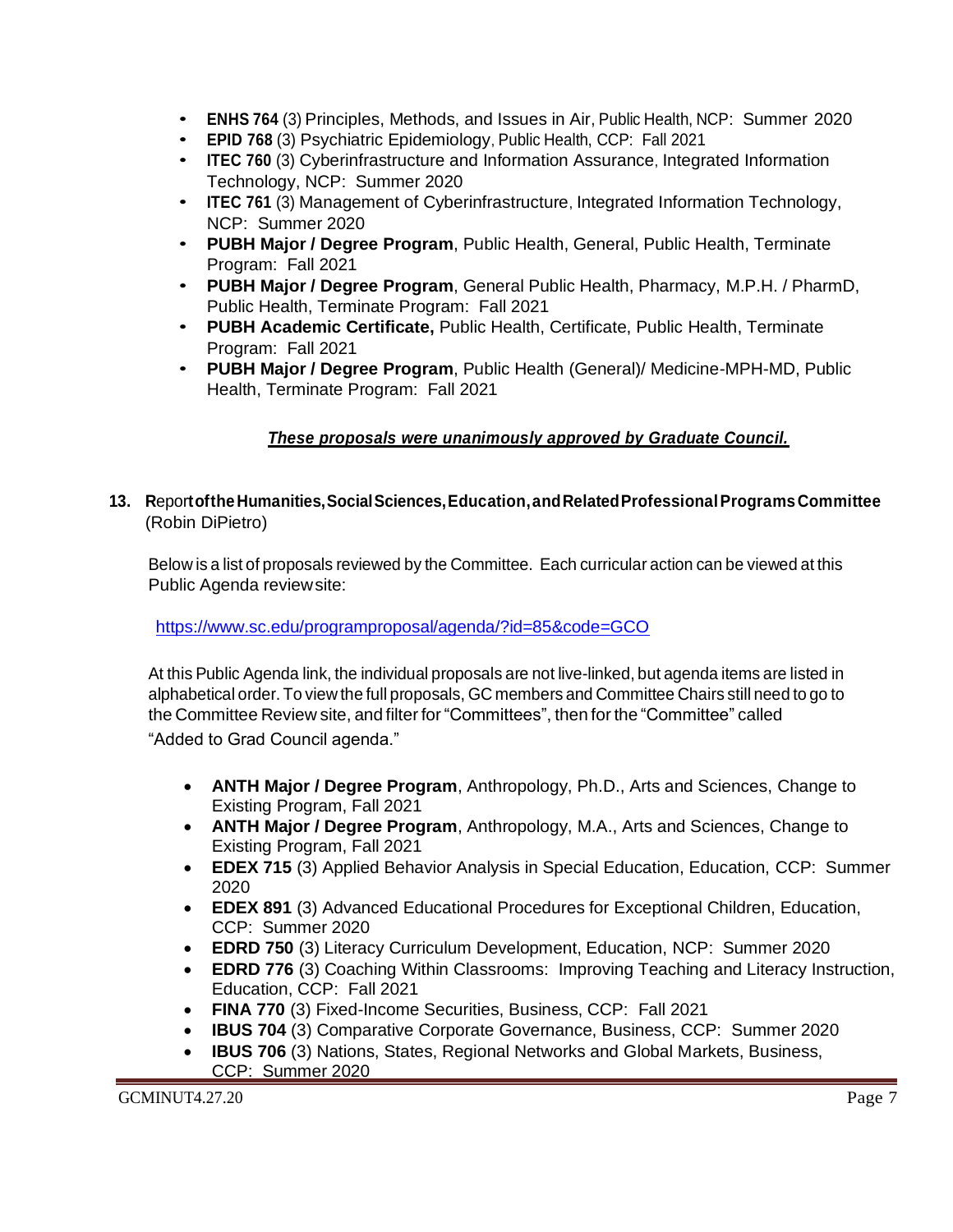- **IBUS 708** (3) International Business Legal Environments, Business, CCP: Summer 2020
- **IBUS 710** (3) Global Stakeholder Management, Business, CCP: Summer 2020
- **IBUS 720** (3) International Entrepreneurship, Business, CCP: Summer 2020
- **IBUS 740** (3) Data Analytics for International Business, Business, CCP: Summer 2020
- **INTB Major / Degree Program,** Master of International Business, Business, Change to Existing Program: Fall 2021
- **ZZBA Major / Degree Program**, Master of Science in Business Analytics, Business, New Program: Fall 2021

#### *These proposals were unanimously approved by Graduate Council.*

- 14. **Report ofthe Grievances, Appeals and Petitions Committee** (Bobby Brame) No report.
- **15. Other CommitteeReports**

No report.

## **16. Old Business**

Dr. Addy revisited a proposed revision of the section in the Columbia Faculty manual that deals with Graduate Faculty. The primary issue was clarifying the associate membership needed to be someone qualified both for supervising doctoral work and for being involved in faculty governance. She cleaned up the wording and other details and shared it with Faculty Advisory for approval. Most of the changes that are new are related to that discussion. They felt that the section on nominations actually belongs more appropriately elsewhere. Regular Graduate Faculty aren't nominated, that is a default action until someone takes it away. Faculty Advisory also recommended that she remove some of the procedural detail about what the nomination looks like. She has removed it, but she needs to find another place for it. Her thought is to incorporate this information into the Graduate Council manual given that both appeal of a non-reappointment and the approval for associate membership come through Graduate Council.

After much discussion, it was decided that the permanent updated procedural detail from the Columbia Faculty manual will be relocated to the Graduate Council manual with a hotlink to the Columbia Faculty manual to avoid asking permission to reproduce the same language update in several locations. This change will require some coordination, but it can be done.

## **17. New Business**

Dr. Addy is preparing a communication that will be sent out to graduate students. During this time, graduate students are stressing about many situations due to COVID-19. They are missing out on their field work, some have lost family members due to COVID-19, some have a lack of data collection because of time missed on campus, while others fear that they might lose their funding for various reasons. The Graduate School will do what can done to assist with some of these issues. She is also working on a graduate director letter that will address some current issues such as getting back on campus, administering qualifying exams, faculty tenure track extensions, etc.

The Graduate School has a new ETD Coordinator. Her name is Laura Kotti, and she is currently working with Wright Culpeper during her transition period to get up and going in her new position.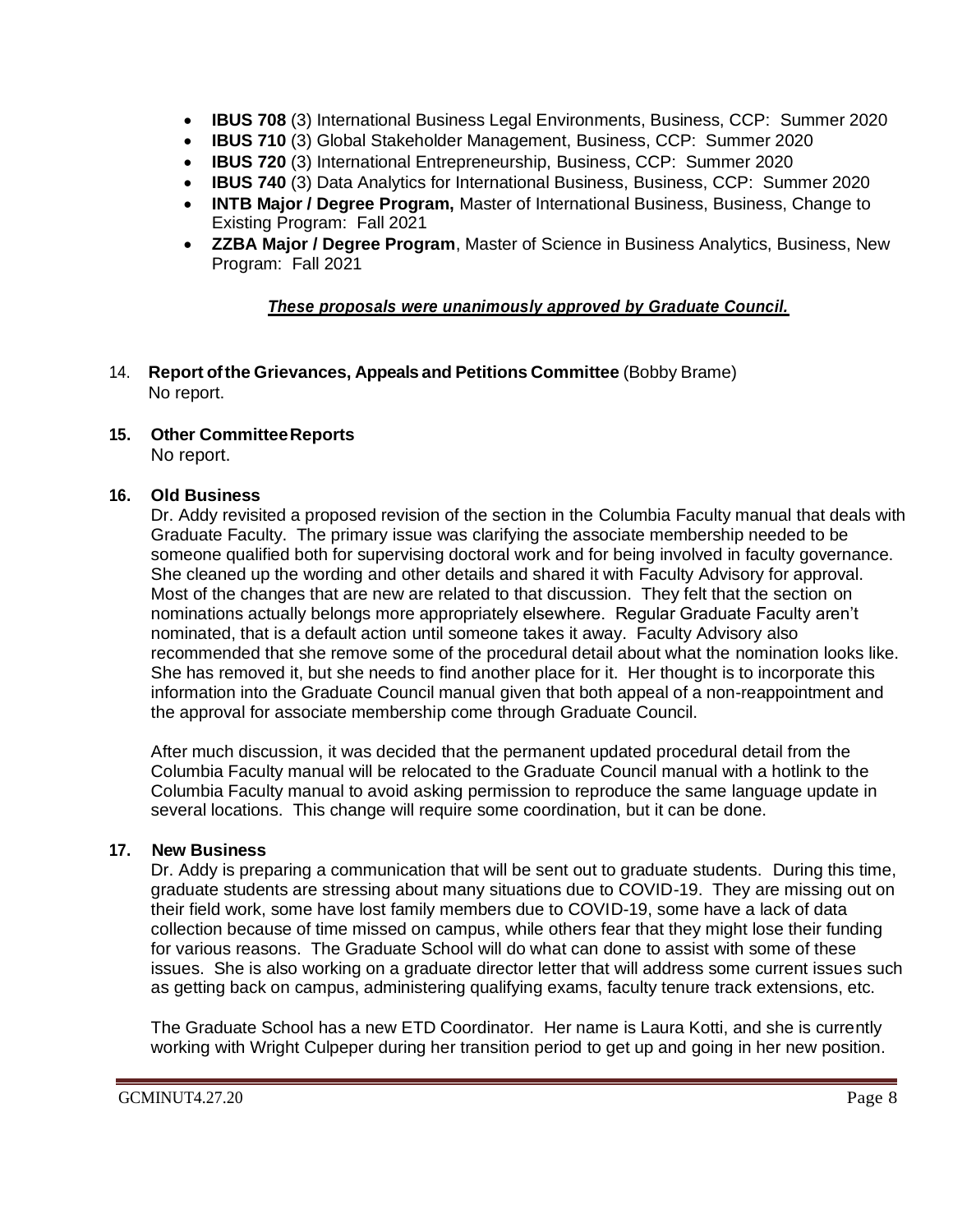Dr. Addy is working on finding a new faculty leader for the Presidential Fellows to replace Dr. Brandt. Due to a hiring freeze and the provost transition, the search for a replacement for Dr. Brandt has been postponed. Most of the current responsibilities will be divided among our current staff, and Wright Culpepper will probably be a big piece of that.

## **18. Good ofthe Order**

Dr. Mitchell mentioned that he had received numerous inquiries about waiving the GRE as an admission criterion. If there is a published admission requirement in the Graduate Bulletin, departments may not waive it. ETS has made a number of adjustments to aid applicants who are unable to take standardized tests in test sites. If that still does not work, we have asked programs to request an exception to their admission requirements, and to provide additional information about the applicant that is not already in the application materials. For example, some graduate faculty have held Zoom, Skype (or whatever program you may have) to hold a virtual interview with applicants, where additional insight may be gained into language and content expertise. Others have supplemented such an interview with some sort of written task that goes beyond the letter of intent to gain additional insight into writing skills and professional goals. Graduate faculty in other programs have contacted additional possible references who have not already written in support of the applicant, to gain more information into applicant potential to successfully complete the program. Doing as much as we can to ensure a good admission decision is a question of equity to both the applicant and to the faculty. Admitting someone who does not have a strong chance of successfully completing the degree program is not helpful to anyone—the applicant or to the faculty.

On a related note, there has been a recent trend of programs seeking the removal of specifically the GRE as an admission requirement. If this (or any other standardized test) is not a requirement published in the Graduate Bulletin, no endorsement of the Graduate Council is required. He mentioned this as an information item for Council members to consider. What might be the implications of removing this requirement for perceptions of our graduate programs? This may be a worthy discussion item for a future meeting.

Dr. Ellis raised the fact that Graduate faculty need to be aware that the GRE remains a qualifying criterion for Presidential Fellows. If faculty are trying to recruit a student who does not have a GRE score, they are not eligible for this recruiting incentive.

Dr. Mitchell thanked Dr. Ellis for bringing up that important piece of information and added that he does try to remind faculty of this caveat when they pursue removing the admission requirement.

Reminder: Our next meeting will be Monday, May 11, 2020 at 2:00 pm.

## **19. Adjournment**

The meeting was adjourned at 3:20p.m.

**Murray Mitchell, Secretary**